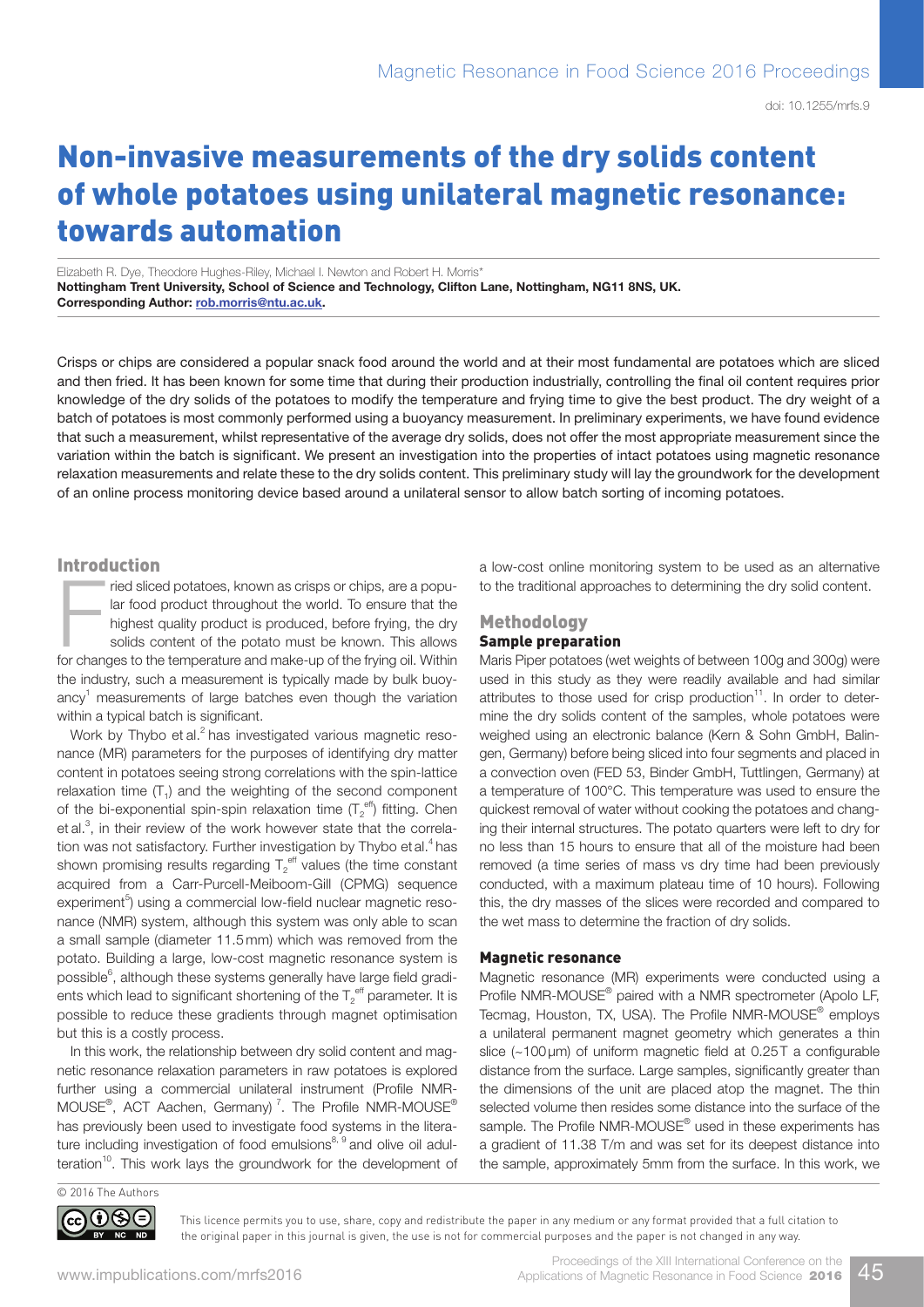

Figure 1. A photograph of the Profile NMR-MOUSE<sup>®</sup> with a potato placed on top of it. This was the experimental set-up for the magnetic resonance experiments conducted within this study.

placed whole potatoes on the surface of the instrument for measurements (see Fig. 1).

The inhomogeneity of the field surrounding the selected slice leads to significant off resonance excitation rendering many traditional magnetic resonance pulse sequences prone to significant artefact. Although capable of imaging, in this work, we used the system to make relaxation measurements of both  $\mathsf{T}_1$  and  $\mathsf{T}_2^{\,\mathrm{eff}}$ . The strong field gradient of the system makes it ideal for measurements of the self-diffusion coefficient of the system's protons. Although not shown here, a series of measurements of diffusion were made on potatoes but little variation was found between samples.

The CMPG sequence $4$  is frequently used on such instruments as it allows collection of useful signals even in the presence of significant inhomogeneity. In this work, we use this sequence to acquire both of the relaxation parameters of interest,  ${\mathsf T}_1$  and  ${\mathsf T}_2^{\text{\,eff}}$  of the raw potatoes.  $T_2^{\text{eff}}$  measurements were made using the parameters in Table 1. The value of the  $T_2^{\text{eff}}$  parameter were determined by fitting a multi-exponential to the integrals of the echoes.  $\tau_{E} = 100 \text{ }\mu\text{s}, 1024$ 

Table 1. Experimental Parameters used for unilateral magnetic resonance measurements.

| <b>Parameter</b>   | Value T <sub>2</sub> eff | Value T <sub>1</sub>                                      |
|--------------------|--------------------------|-----------------------------------------------------------|
| Echo Time          | 100us                    | 100us                                                     |
| Number of Echoes   | 1024                     | 32                                                        |
| Repetition Time(s) | 1200 ms                  | $50 \,\mathrm{ms}$ to $3 \,\mathrm{s}$ in<br>200 ms steps |
| Averages           | 64                       | 16                                                        |

echoes, and 64 experimental averages, with  $T_2^{\text{eff}}$  values extracted by exponentially fitting the echo peaks. For  $T<sub>1</sub>$  measurements, the repetition time (the time between 90° pulses) was varied to perform a saturation recovery<sup>12</sup> with the parameters in Table 1. Multiple echoes were summed after integration to improve the signal-tonoise ratio (SNR). This is only valid where minimal decay is seen in the echo train to prevent  $T<sub>2</sub>$  weighting of the result, hence in these experiments, the first 32 echoes only are summed for the minimum echo time of which the system is capable. The integral of the echo train is plotted against the repetition time and a multi-exponential fit used to determine the  $T_1$  relaxation parameter.

In all experiments, the exponential fitting and graph production was performed in Matlab (The MathWorks Inc., Natick, MA, USA). The need for rapid collection of data and the low SNR of the chosen MR hardware limits the reliability of inverse-laplace type techniques for analysis.

# Results and discussion

Potatoes were taken from a single batch with an average dry solids content around 20%. As can be seen in the measurements presented, this provided us with samples ranging between 18% and 21%. No correlation was found between the dry content and the initial weight of the potatoes which is to be expected.

The  $T_2^{\text{eff}}$  data of the raw potatoes in Fig. 2 shows a relationship between the dry solid fraction and the relaxation parameter, with increasing fraction leading to a shorter value. This corresponds to a reduction in the mean free path leading to a shortening of the  $T<sub>2</sub>$  time. Unfortunately, the strong gradient present on the unilateral system employed in this work leads to a very short value of the  $T_2^{\text{eff}}$  parameter. This makes it very challenging to successfully find multiple decay components as have been found in the literature<sup>2,4</sup>. In future studies, we will endeavour to reduce this gradient to increase the value of  $T_2^{\text{eff}}$  to the point at which an inversion technique can be successfully employed to determine the individual relaxation components.

Fig. 3 shows a stronger relationship between  $T<sub>1</sub>$  of a raw potato and its dry solid content, with  $T<sub>1</sub>$  varying between 1005ms and 683ms for dry solids fractions of 0.181 and 0.207 respectively. While the trend observed for the 0.181 to 0.205 range of dry solids fractions is somewhat linear, higher dry solid fractions see a more rapid shortening of the  $T_1$  time. Previous work<sup>2</sup> showed a correlation



**Figure 2.** Raw potato  $T_2^{\text{eff}}$  time as a function of the fraction of dry solids. As with the  $T_1$  times,  $T_2^{\text{eff}}$  times were seen to reduce as a function of the fraction of dry solids, with small changes in relatively high fractions of dry solids resulting in the largest changes in the  $T_2^{\text{ eff}}$  time.

46